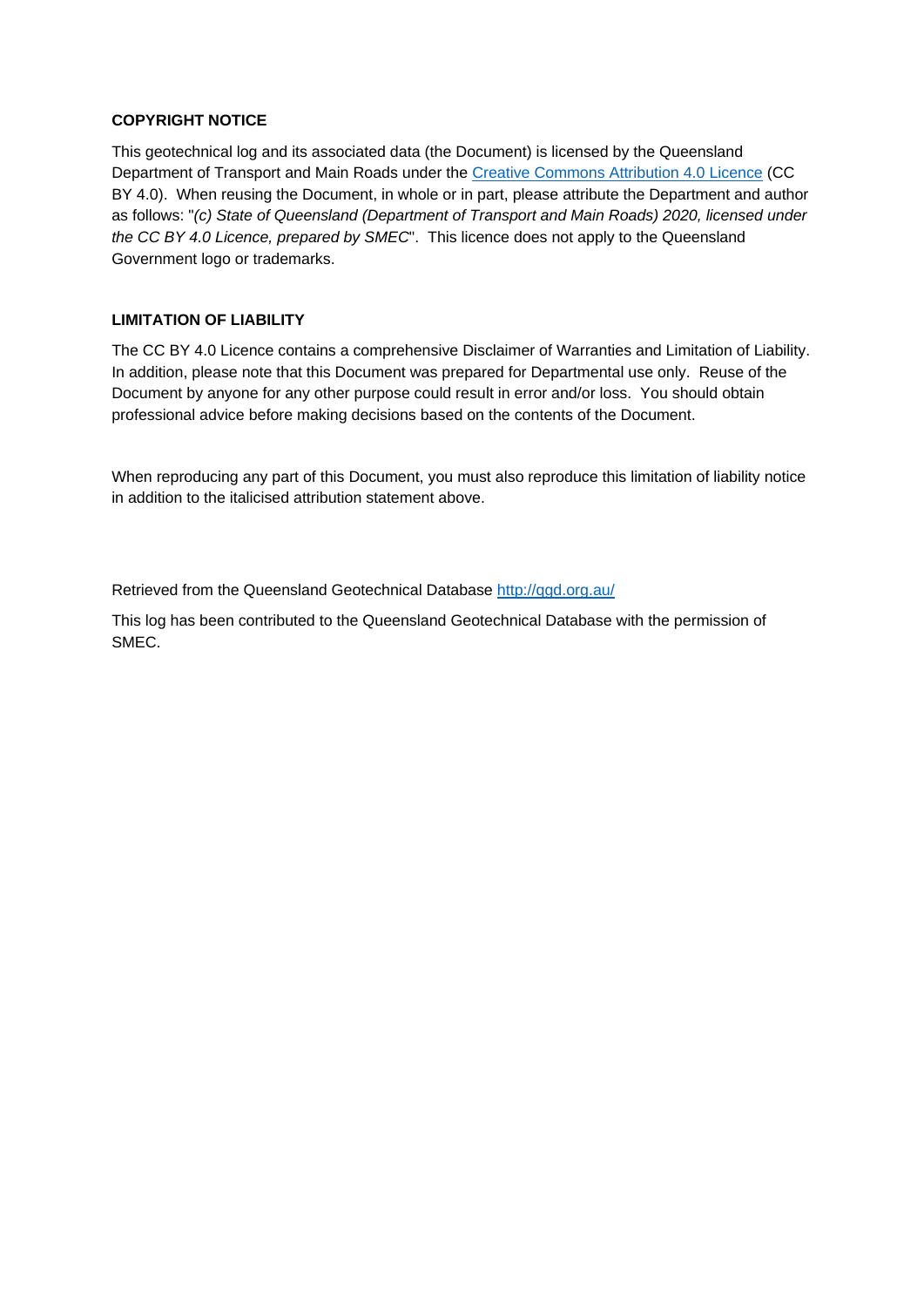|                                                                  |                           |                |                                   |              |                                     | Celebrating 40 years 2970- |           |                            | <b>GEOTECHNICAL LOG OF NON-CORE DRILLHOLE</b>                                                                                        |                                                                                  |                |               |                                                                                                                                                        |          | <b>Borehole No:</b><br>Sheet No:<br>Project No:                         | <b>BH204</b><br>1 OF 2<br>3003659               |  |
|------------------------------------------------------------------|---------------------------|----------------|-----------------------------------|--------------|-------------------------------------|----------------------------|-----------|----------------------------|--------------------------------------------------------------------------------------------------------------------------------------|----------------------------------------------------------------------------------|----------------|---------------|--------------------------------------------------------------------------------------------------------------------------------------------------------|----------|-------------------------------------------------------------------------|-------------------------------------------------|--|
| Client:<br>Project:<br>Feature:<br>Location: Refer Location Plan |                           |                |                                   |              | QDTMR                               |                            |           |                            | Smith Olsen Detailed Design Geotech Investigation Co-ordinates System: UTM Zone 56<br>Easting: 537717.4m E<br>Northing: 6906583.5m S |                                                                                  |                |               |                                                                                                                                                        |          | Surface RL (m):<br>18.63<br>Angle from Horz:<br>90<br>Direction:<br>n/a |                                                 |  |
|                                                                  | Method                    | Support        | <b>DRILLING</b><br>Medium<br>Fast | Rate<br>Slow | Water                               | Sample                     | Depth (m) | <b>Depth/RL</b>            | Type                                                                                                                                 | <b>TESTING</b><br>Sample<br>or Field<br>Test                                     | Graphic<br>Log | Symbol<br>usc | <b>SUBSTANCE</b><br><b>Description</b><br>Soil Type: density/consistency, grain size/plasticity,<br>colour, particle shape/secondary components, minor | Moisture | Consistency/<br>Density                                                 | <b>Other Observations</b>                       |  |
|                                                                  | $\mathbf{1}$              | $\overline{2}$ | 3 <sup>1</sup>                    | 4 5          | 6                                   | $\overline{7}$             | 8         | $9$                        | 10                                                                                                                                   | 11                                                                               | 12             | 13            | constituents, moisture, origin, additional observations.<br>14                                                                                         | 15       | 16                                                                      | 17                                              |  |
|                                                                  |                           |                |                                   |              |                                     |                            |           | 18.63<br>18.48<br>$0.50\,$ |                                                                                                                                      |                                                                                  | x              | <b>GM</b>     | <b>ASPHALT</b><br>Silty GRAVEL: Dense, fine to medium gravel, grey, dry, road base.                                                                    | D        | D                                                                       |                                                 |  |
|                                                                  |                           |                |                                   |              |                                     | SPT                        |           | 18.13                      | $\rm S$                                                                                                                              | 5,3,3<br>$N=6$                                                                   |                |               | Gravelly SILT: Firm, low plasticity, brown, fine to medium gravel<br>(HW SILTSTONE), occasional red-brown Silty CLAY lumps, moist,<br>fill.            | M        |                                                                         |                                                 |  |
|                                                                  | ATC                       | HW Casing      |                                   |              |                                     |                            | 1         | 1.05<br>17.58              |                                                                                                                                      |                                                                                  |                | <b>ML</b>     | SILT: Firm, low plastictiy, pale brown, occasional fine to medium gravel (HW Siltstone), dry to moist, possible natural.                               |          | F                                                                       |                                                 |  |
| RENT                                                             |                           |                |                                   |              |                                     | SPT                        |           | 1.50<br>17.13              | $\mathbf S$                                                                                                                          | 2,3,7<br>$N=10$                                                                  |                |               | Stiff, some clay fines, trace of decomposing wood fibres, rare fine<br>Quartz gravels.                                                                 | D<br>M   |                                                                         |                                                 |  |
| СUR<br>S                                                         |                           |                |                                   |              |                                     |                            | 2         | 2.00<br>16.63              |                                                                                                                                      |                                                                                  |                |               | Orange-brown, no wood fibre, possible EW/Residual Siltstone.                                                                                           |          | St                                                                      |                                                 |  |
| BOREHOL                                                          |                           |                |                                   |              |                                     | SPT                        |           | 2.50<br>16.13              | S                                                                                                                                    | 5,9,11<br>$N = 20$                                                               |                |               | METASANDSTONE: Extremely low strength, extremely weathered,<br>fine grained, yellow-orange stained orange.                                             |          |                                                                         |                                                 |  |
| SEN<br>ಠ                                                         |                           |                |                                   |              |                                     |                            | 3         |                            |                                                                                                                                      |                                                                                  |                |               |                                                                                                                                                        |          |                                                                         |                                                 |  |
| <b>HLLMS</b><br>ш                                                |                           |                |                                   |              |                                     |                            |           |                            |                                                                                                                                      |                                                                                  |                |               |                                                                                                                                                        |          |                                                                         |                                                 |  |
| $\vec{r}$                                                        |                           |                |                                   |              |                                     | <b>SPT</b>                 | 4         | 4.00<br>14.63              | $\mathbf S$                                                                                                                          | 9,13,19<br>$N = 32$                                                              |                |               | Pale grey, occasional thin grey-brown Siltstone laminations.                                                                                           |          |                                                                         |                                                 |  |
| TIGATIONSIGINT                                                   |                           |                |                                   |              |                                     |                            |           |                            |                                                                                                                                      |                                                                                  |                |               |                                                                                                                                                        |          |                                                                         |                                                 |  |
|                                                                  |                           |                |                                   |              |                                     |                            | 5         |                            |                                                                                                                                      |                                                                                  |                |               |                                                                                                                                                        |          |                                                                         |                                                 |  |
| OPERATIONS\DD15 GEOTECHNICA                                      |                           |                |                                   |              |                                     | <b>SPT</b>                 |           |                            | S                                                                                                                                    | 12,15,30/<br>140mm N*=47                                                         |                |               |                                                                                                                                                        |          |                                                                         |                                                 |  |
|                                                                  |                           |                |                                   |              |                                     |                            | $6 -$     |                            |                                                                                                                                      |                                                                                  |                |               |                                                                                                                                                        |          |                                                                         |                                                 |  |
|                                                                  | WR                        |                |                                   |              |                                     |                            |           |                            |                                                                                                                                      |                                                                                  |                |               |                                                                                                                                                        |          |                                                                         |                                                 |  |
|                                                                  |                           |                |                                   |              |                                     | SPT                        | $7 -$     |                            | $\mathbf S$                                                                                                                          | 8,12,25                                                                          |                |               |                                                                                                                                                        |          |                                                                         |                                                 |  |
| 3003659\005                                                      |                           |                |                                   |              |                                     |                            |           |                            |                                                                                                                                      | $N = 37$                                                                         |                |               |                                                                                                                                                        |          |                                                                         |                                                 |  |
|                                                                  |                           |                |                                   |              |                                     |                            | 8         |                            |                                                                                                                                      |                                                                                  |                |               |                                                                                                                                                        |          |                                                                         |                                                 |  |
|                                                                  |                           |                |                                   |              |                                     |                            |           | 8.50<br>10.13              |                                                                                                                                      | 6,22,30/                                                                         |                |               | METASILTSTONE: Extremely low strength, extremely weathered,                                                                                            |          |                                                                         |                                                 |  |
|                                                                  |                           |                |                                   |              |                                     | SPT                        | 9.        |                            | S                                                                                                                                    | 75mm N*=82                                                                       |                |               | pale grey trace of red staining laminated red-orange, some dark red<br>staining in parts.                                                              |          |                                                                         |                                                 |  |
| BOREHOLE NON CORE LOG INPROJECTS                                 |                           |                |                                   |              |                                     |                            |           |                            |                                                                                                                                      |                                                                                  |                |               |                                                                                                                                                        |          |                                                                         |                                                 |  |
|                                                                  |                           |                |                                   |              |                                     |                            |           | 10.00                      |                                                                                                                                      |                                                                                  |                |               |                                                                                                                                                        |          |                                                                         |                                                 |  |
|                                                                  |                           |                |                                   |              |                                     |                            |           |                            |                                                                                                                                      | Notes (Instrumentation etc): 3.7m offset on road shoulder                        |                |               |                                                                                                                                                        |          |                                                                         |                                                 |  |
|                                                                  | Contractor:<br>Equipment: |                |                                   |              | GeoDrill<br><b>Hydropower Scout</b> |                            |           |                            |                                                                                                                                      | Basis of description and details of abbreviations are given on explanatory notes |                |               | 03/10/11<br>Commenced:<br>03/10/11<br>Completed:                                                                                                       |          |                                                                         | ME/BD<br>Logged By:<br>AR<br><b>Checked By:</b> |  |

<sup>(</sup>c) State of Queensland (Department of Transport and Main Roads) 2020, CC BY 4.0. Please note copyright and limitation of liability notices on attached cover page.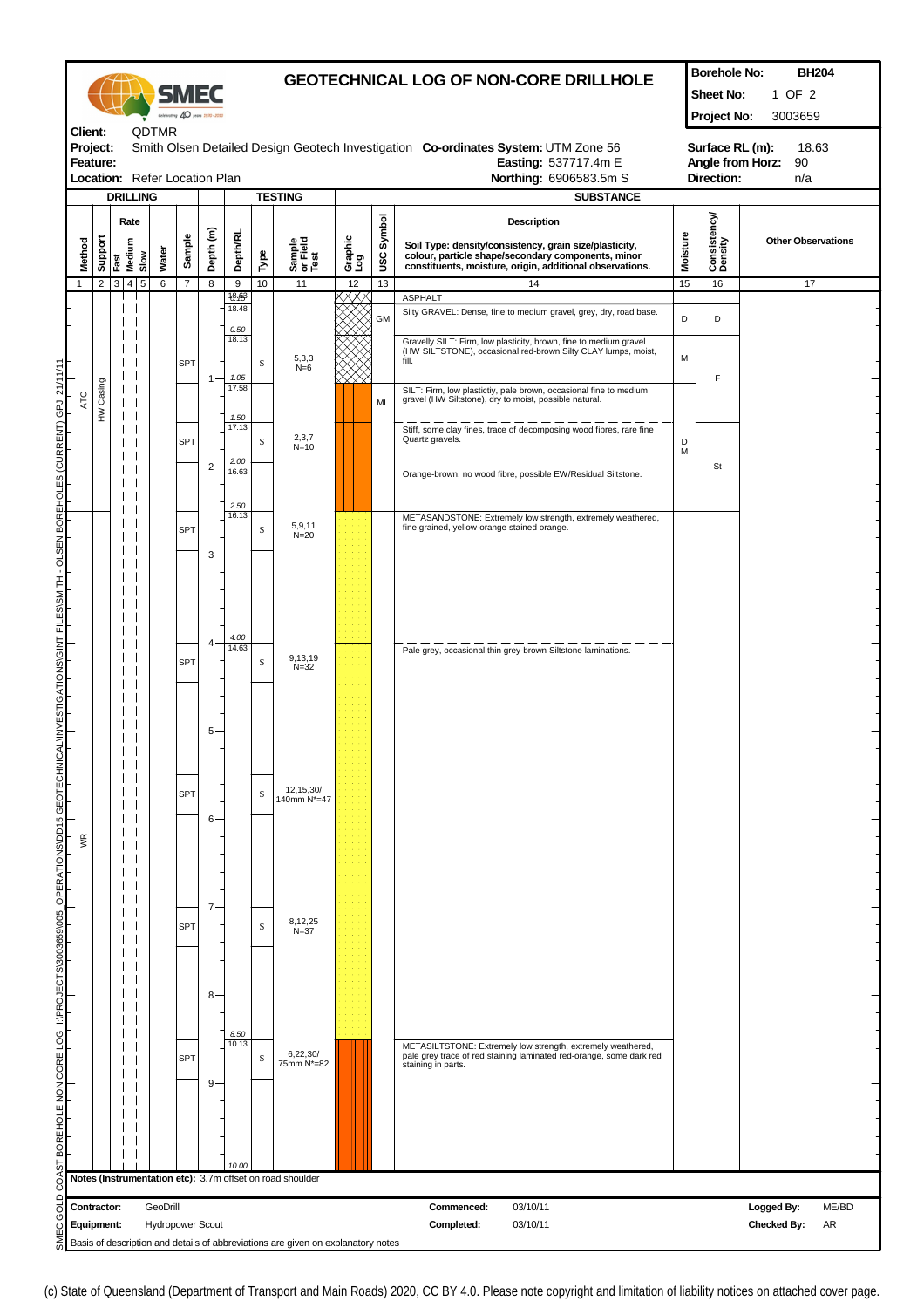|                                                                                                                                                                          |                                                                                                                                                                                                                                                               | <b>GEOTECHNICAL LOG OF NON-CORE DRILLHOLE</b><br>SMEC<br>Celebrating 40 years 1970-2010 |     |                                |                |                |                         |                 | <b>Borehole No:</b><br><b>BH204</b><br>2 OF 2<br>Sheet No:<br>Project No:<br>3003659 |                                                                                  |                |                |                                                                                                                                                                                                             |                 |                         |                                                 |
|--------------------------------------------------------------------------------------------------------------------------------------------------------------------------|---------------------------------------------------------------------------------------------------------------------------------------------------------------------------------------------------------------------------------------------------------------|-----------------------------------------------------------------------------------------|-----|--------------------------------|----------------|----------------|-------------------------|-----------------|--------------------------------------------------------------------------------------|----------------------------------------------------------------------------------|----------------|----------------|-------------------------------------------------------------------------------------------------------------------------------------------------------------------------------------------------------------|-----------------|-------------------------|-------------------------------------------------|
|                                                                                                                                                                          | <b>QDTMR</b><br>Client:<br>Project:<br>Smith Olsen Detailed Design Geotech Investigation Co-ordinates System: UTM Zone 56<br>Feature:<br>Easting: 537717.4m E<br>Location: Refer Location Plan<br>Northing: 6906583.5m S<br><b>DRILLING</b><br><b>TESTING</b> |                                                                                         |     |                                |                |                |                         |                 |                                                                                      | Surface RL (m):<br>18.63<br>Angle from Horz:<br>90<br>Direction:<br>n/a          |                |                |                                                                                                                                                                                                             |                 |                         |                                                 |
|                                                                                                                                                                          | Method                                                                                                                                                                                                                                                        | Support                                                                                 |     | Rate<br>Fast<br>Medium<br>Slow | Water          | Sample         | Depth <sub>(m)</sub>    | <b>Depth/RL</b> | Type                                                                                 | Sample<br>or Field<br>Test                                                       | Graphic<br>Log | Symbol<br>USC. | <b>SUBSTANCE</b><br>Description<br>Soil Type: density/consistency, grain size/plasticity,<br>colour, particle shape/secondary components, minor<br>constituents, moisture, origin, additional observations. | <b>Moisture</b> | Consistency/<br>Density | <b>Other Observations</b>                       |
|                                                                                                                                                                          | $\mathbf{1}$                                                                                                                                                                                                                                                  | $\overline{2}$                                                                          | 3 4 | $\sqrt{5}$                     | $\overline{6}$ | $\overline{7}$ | 8                       | 9<br>8.63       | 10                                                                                   | 11                                                                               | 12             | 13             | 14<br>Pale grey trace of yellow-orange bleaching, rare quartz fragments.                                                                                                                                    | 15              | 16                      | 17                                              |
|                                                                                                                                                                          |                                                                                                                                                                                                                                                               |                                                                                         |     |                                |                | SPT            | 11                      |                 | $\, {\bf S}$                                                                         | 5,10,17<br>$N=27$                                                                |                |                |                                                                                                                                                                                                             |                 |                         |                                                 |
|                                                                                                                                                                          |                                                                                                                                                                                                                                                               |                                                                                         |     |                                |                | SPT            | 12                      |                 | S                                                                                    | 8,17,23<br>$N = 40$                                                              |                |                |                                                                                                                                                                                                             |                 |                         |                                                 |
|                                                                                                                                                                          | χR                                                                                                                                                                                                                                                            |                                                                                         |     |                                |                | SPT            | 13                      | 13.00<br>5.63   | S                                                                                    | 22,30/<br>120mm N*75                                                             |                |                | Extremely low strength to very low strength, green-grey-brown,<br>thinly laminated, some iron staining on laminations.                                                                                      |                 |                         |                                                 |
| SMEC GOLD COAST BOREHOLE NON CORE LOG  I:\PROJECTS\3003659\005_OPERATIO\NS\DD15 GEOTECHN\ICAL\IN\VESTIGATIONS\GINT FILES\SMITH - OLSEN BOREHOLES (CURRENT).GPJ  18/11/11 |                                                                                                                                                                                                                                                               |                                                                                         |     |                                |                | SPT            | 14<br>15                | 14.50<br>4.13   | S                                                                                    | 14,30/<br>130mm N*=69                                                            |                |                | Grey-brown green, iron staining in laminations.                                                                                                                                                             |                 |                         |                                                 |
|                                                                                                                                                                          |                                                                                                                                                                                                                                                               |                                                                                         |     |                                |                | <b>SPT</b>     | 16 <sup>1</sup>         |                 | S                                                                                    | 14,22,30/<br>130mm N*=56                                                         |                |                | Borehole discontinued at 16.45m                                                                                                                                                                             |                 |                         |                                                 |
|                                                                                                                                                                          |                                                                                                                                                                                                                                                               |                                                                                         |     |                                |                |                | 17<br>18                |                 |                                                                                      |                                                                                  |                |                |                                                                                                                                                                                                             |                 |                         |                                                 |
|                                                                                                                                                                          |                                                                                                                                                                                                                                                               |                                                                                         |     |                                |                |                | 19                      |                 |                                                                                      |                                                                                  |                |                |                                                                                                                                                                                                             |                 |                         |                                                 |
|                                                                                                                                                                          |                                                                                                                                                                                                                                                               |                                                                                         |     |                                |                |                |                         |                 |                                                                                      | Notes (Instrumentation etc): 3.7m offset on road shoulder                        |                |                |                                                                                                                                                                                                             |                 |                         |                                                 |
|                                                                                                                                                                          | Contractor:<br>Equipment:                                                                                                                                                                                                                                     |                                                                                         |     |                                | GeoDrill       |                | <b>Hydropower Scout</b> |                 |                                                                                      | Basis of description and details of abbreviations are given on explanatory notes |                |                | 03/10/11<br>Commenced:<br>Completed:<br>03/10/11                                                                                                                                                            |                 |                         | ME/BD<br>Logged By:<br>AR<br><b>Checked By:</b> |

(c) State of Queensland (Department of Transport and Main Roads) 2020, CC BY 4.0. Please note copyright and limitation of liability notices on attached cover page.